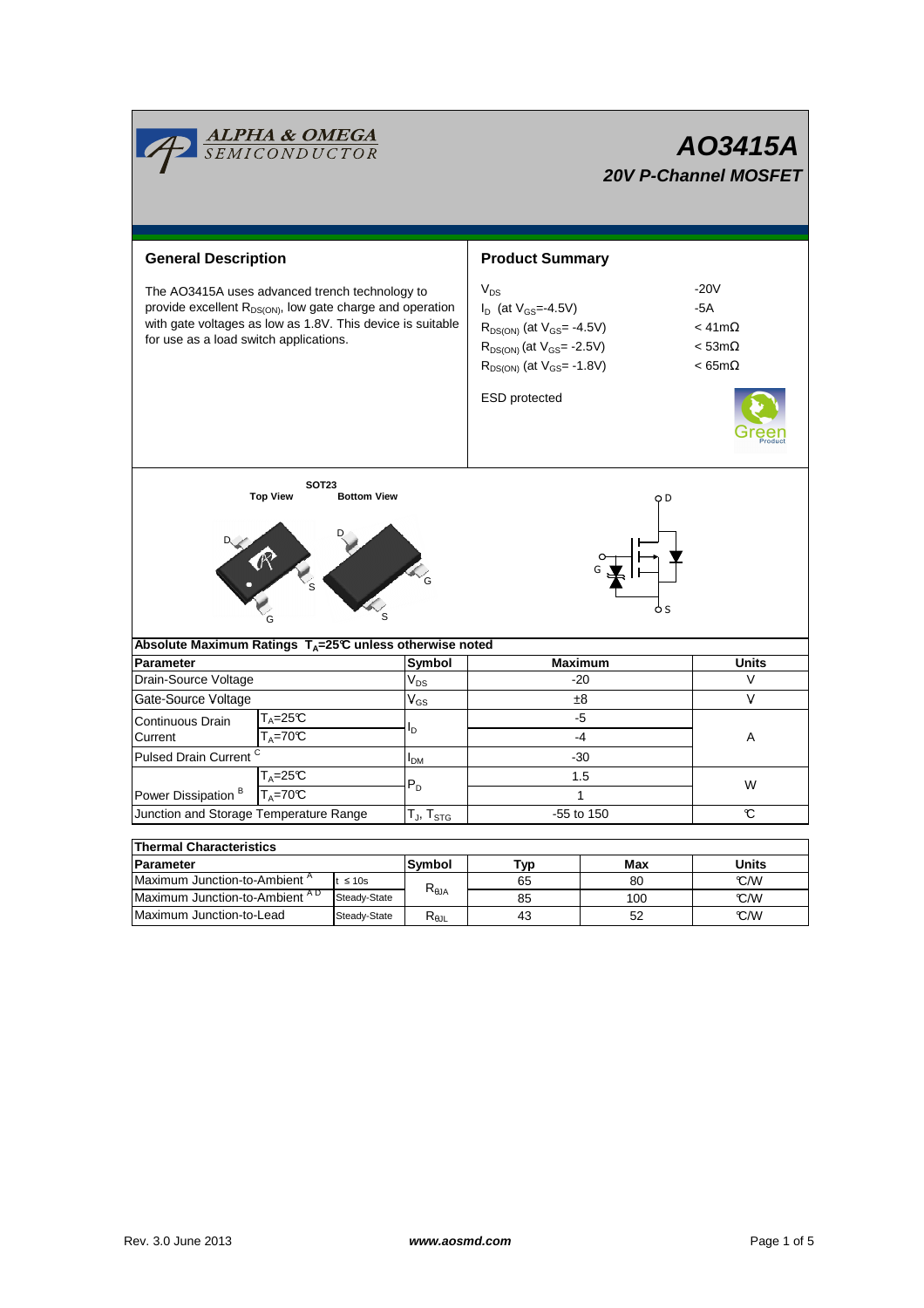

#### **Electrical Characteristics (TJ=25°C unless otherwise noted)**

| <b>Symbol</b>               | Parameter                                                              | <b>Conditions</b>                                                        | Min    | <b>Typ</b> | <b>Max</b> | <b>Units</b> |  |  |  |  |  |
|-----------------------------|------------------------------------------------------------------------|--------------------------------------------------------------------------|--------|------------|------------|--------------|--|--|--|--|--|
| <b>STATIC PARAMETERS</b>    |                                                                        |                                                                          |        |            |            |              |  |  |  |  |  |
| <b>BV<sub>DSS</sub></b>     | Drain-Source Breakdown Voltage                                         | $I_{D} = -250 \mu A$ , $V_{GS} = 0V$                                     | $-20$  |            |            | $\vee$       |  |  |  |  |  |
| $I_{DSS}$                   | Zero Gate Voltage Drain Current                                        | $V_{DS}$ =-20V, $V_{GS}$ =0V<br>$T_{\parallel} = 55$ °C                  |        |            | $-1$<br>-5 | $\mu$ A      |  |  |  |  |  |
| $I_{GSS}$                   | Gate-Body leakage current                                              | $V_{DS} = 0V$ , $V_{GS} = \pm 8V$                                        |        |            | ±10        | μA           |  |  |  |  |  |
| $V_{GS(th)}$                | $V_{DS}$ = $V_{GS}$ , I <sub>D</sub> =-250µA<br>Gate Threshold Voltage |                                                                          | $-0.3$ | $-0.57$    | -0.9       | V            |  |  |  |  |  |
| $I_{D(ON)}$                 | On state drain current                                                 | $V_{GS} = -4.5V, V_{DS} = -5V$                                           | $-30$  |            |            | A            |  |  |  |  |  |
| $R_{DS(ON)}$                |                                                                        | $V_{GS} = -4.5V$ , $I_D = -4A$                                           |        | 34         | 41         |              |  |  |  |  |  |
|                             |                                                                        | $T_{\parallel} = 125$ °C                                                 |        | 49         | 59         | $m\Omega$    |  |  |  |  |  |
|                             | Static Drain-Source On-Resistance                                      | $V_{GS}$ =-2.5V, $I_{D}$ =-4A                                            |        | 42         | 53         | $m\Omega$    |  |  |  |  |  |
|                             |                                                                        | $V_{GS}$ =-1.8V, $I_{D}$ =-2A                                            |        | 52         | 65         | $m\Omega$    |  |  |  |  |  |
|                             |                                                                        | $V_{GS}$ =-1.5V, $I_{D}$ =-1A                                            |        | 61         |            | $m\Omega$    |  |  |  |  |  |
| $g_{FS}$                    | $V_{DS}$ =-5V, $I_D$ =-4A<br><b>Forward Transconductance</b>           |                                                                          |        | 20         |            | S            |  |  |  |  |  |
| $V_{SD}$                    | $IS=-1A, VGS=0V$<br>Diode Forward Voltage                              |                                                                          |        | $-0.64$    | -1         | V            |  |  |  |  |  |
| $I_{\rm S}$                 | Maximum Body-Diode Continuous Current                                  |                                                                          |        | $-2$       | A          |              |  |  |  |  |  |
|                             | <b>DYNAMIC PARAMETERS</b>                                              |                                                                          |        |            |            |              |  |  |  |  |  |
| $C_{\rm iss}$               | <b>Input Capacitance</b>                                               |                                                                          |        | 751        | 905        | pF           |  |  |  |  |  |
| $C_{\rm oss}$               | <b>Output Capacitance</b>                                              | $V_{GS}$ =0V, $V_{DS}$ =-10V, f=1MHz                                     | 80     | 115        | 150        | pF           |  |  |  |  |  |
| $\mathsf{C}_{\text{rss}}$   | Reverse Transfer Capacitance                                           |                                                                          | 48     | 80         | 115        | pF           |  |  |  |  |  |
| $\mathsf{R}_{\mathsf{g}}$   | Gate resistance                                                        | $V_{GS}$ =0V, $V_{DS}$ =0V, f=1MHz                                       | 6      | 13         | 20         | Ω            |  |  |  |  |  |
|                             | <b>SWITCHING PARAMETERS</b>                                            |                                                                          |        |            |            |              |  |  |  |  |  |
| $Q_g$                       | <b>Total Gate Charge</b>                                               |                                                                          | 7.4    | 9.3        | 11         | nC           |  |  |  |  |  |
| $Q_{gs}$                    | Gate Source Charge                                                     | $V_{\text{GS}} = -4.5V$ , $V_{\text{DS}} = -10V$ , $I_{\text{DS}} = -4A$ | 0.8    | 1          | 1.2        | nC           |  |  |  |  |  |
| $\mathsf{Q}_{\text{gd}}$    | Gate Drain Charge                                                      |                                                                          | 1.3    | 2.2        | 3.1        | nC           |  |  |  |  |  |
| $t_{D(on)}$                 | Turn-On DelayTime                                                      |                                                                          |        | 13         |            | ns           |  |  |  |  |  |
| $\mathfrak{t}_{\mathsf{r}}$ | Turn-On Rise Time                                                      | $V_{GS}$ =-4.5V, $V_{DS}$ =-10V, R <sub>1</sub> =2.5 $\Omega$ ,          |        | 9          |            | ns           |  |  |  |  |  |
| $t_{D(off)}$                | Turn-Off DelayTime                                                     | $R_{\text{GFN}} = 3\Omega$                                               |        | 19         |            | ns           |  |  |  |  |  |
| $t_f$                       | <b>Turn-Off Fall Time</b>                                              |                                                                          |        | 29         |            | ns           |  |  |  |  |  |
| $\mathsf{t}_\mathsf{rr}$    | Body Diode Reverse Recovery Time                                       | $I_F = -4A$ , dl/dt=500A/ $\mu$ s                                        | 20     | 26         | 32         | ns           |  |  |  |  |  |
| $\mathsf{Q}_{\mathsf{rr}}$  | Body Diode Reverse Recovery Charge                                     | $I_F = -4A$ , dl/dt=500A/ $\mu$ s                                        | 40     | 51         | 62         | nC           |  |  |  |  |  |

A. The value of  $R_{\theta_0A}$  is measured with the device mounted on 1in<sup>2</sup> FR-4 board with 2oz. Copper, in a still air environment with T<sub>A</sub> =25°C. The

value in any given application depends on the user's specific board design.<br>B. The power dissipation P<sub>D</sub> is based on T<sub>J(MAX)</sub>=150°C, using ≤ 10s junction-to-ambient thermal resistance.

C. Repetitive rating, pulse width limited by junction temperature  $T_{J(MAX)}$ =150°C. Ratings are based on low frequency and duty cycles to keep initialT $_J=25^\circ$  C.

D. The  $R_{\theta JA}$  is the sum of the thermal impedance from junction to lead  $R_{\theta JL}$  and lead to ambient.

E. The static characteristics in Figures 1 to 6 are obtained using <300µs pulses, duty cycle 0.5% max.

F. These curves are based on the junction-to-ambient thermal impedance which is measured with the device mounted on 1in<sup>2</sup> FR-4 board with 2oz. Copper, assuming a maximum junction temperature of  $T_{J(MAX)}$ =150°C. The SOA curve provides a single pulse rating.

COMPONENTS IN LIFE SUPPORT DEVICES OR SYSTEMS ARE NOT AUTHORIZED. AOS DOES NOT ASSUME ANY LIABILITY ARISING OUT OF SUCH APPLICATIONS OR USES OF ITS PRODUCTS. AOS RESERVES THE RIGHT TO IMPROVE PRODUCT DESIGN, FUNCTIONS AND RELIABILITY WITHOUT NOTICE.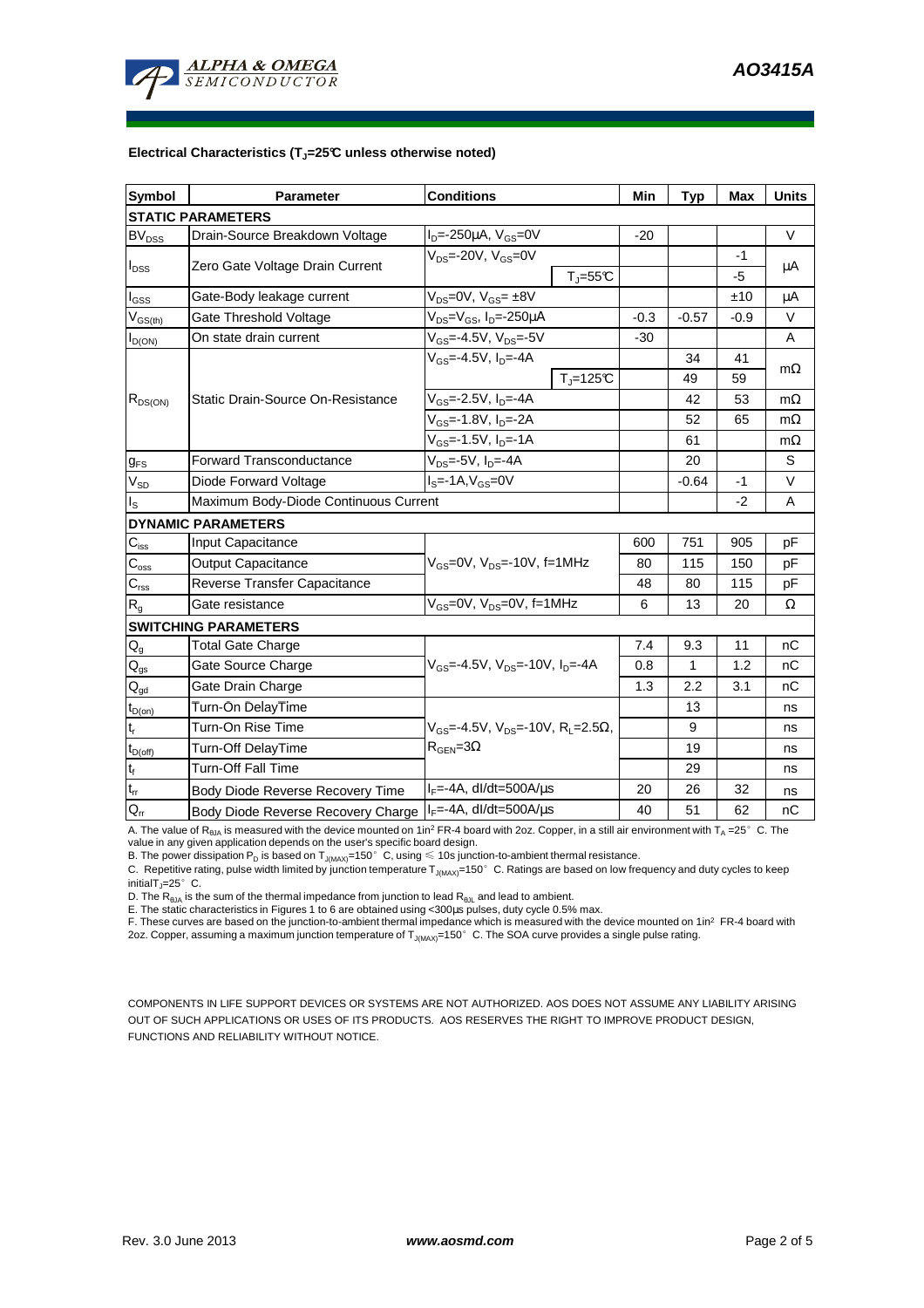

## **TYPICAL ELECTRICAL AND THERMAL CHARACTERISTICS**

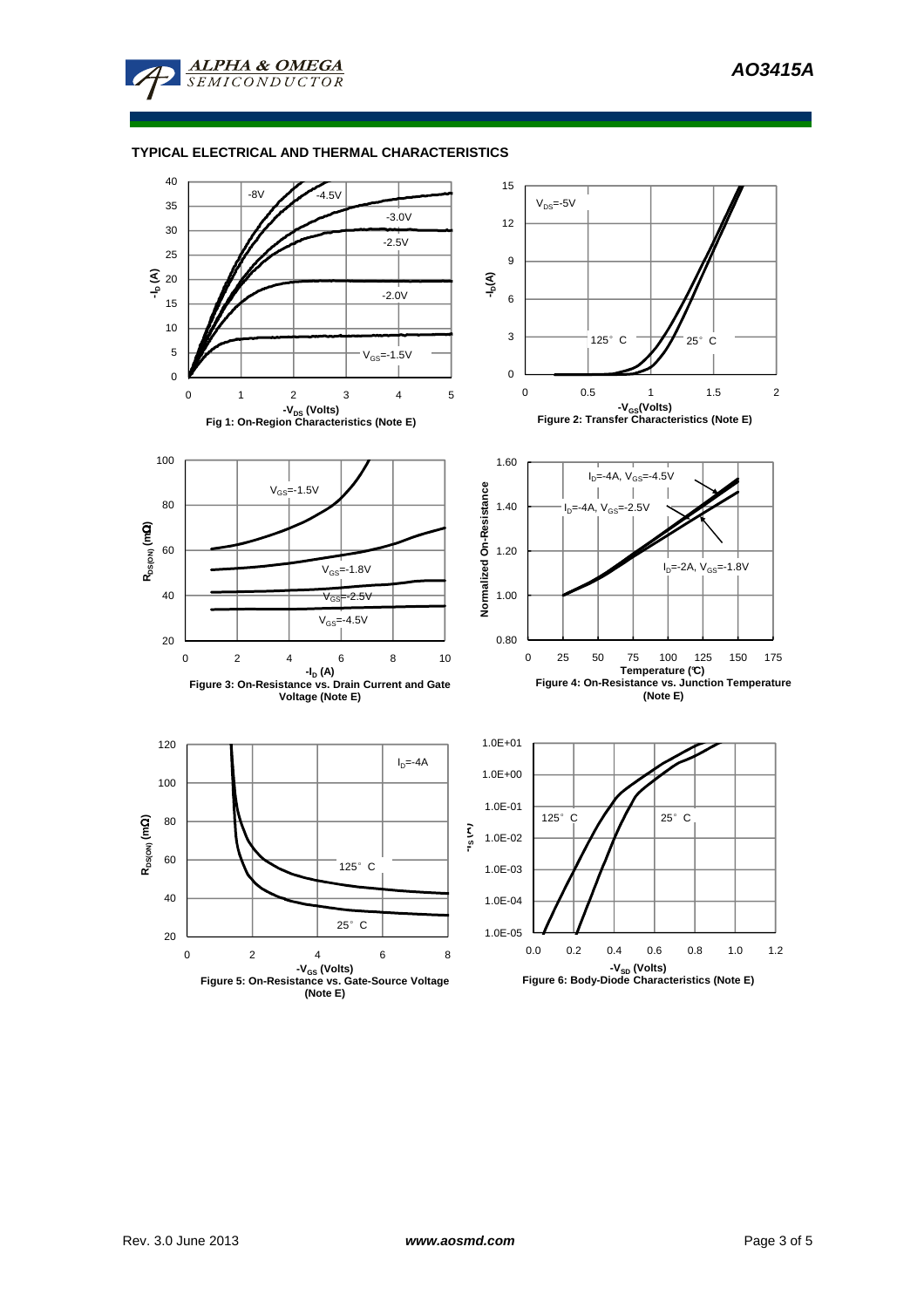

### **TYPICAL ELECTRICAL AND THERMAL CHARACTERISTICS**